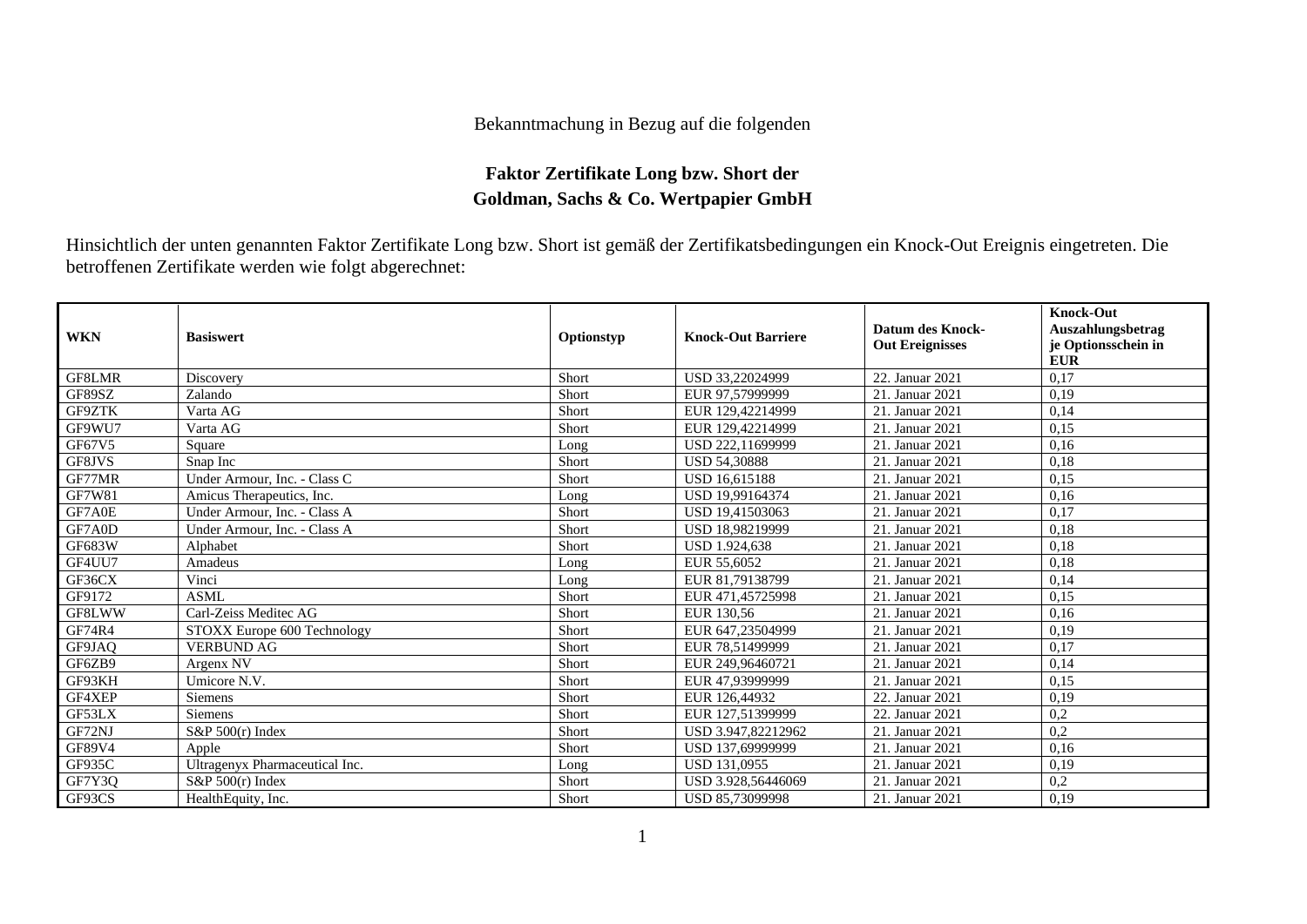| <b>WKN</b>    | <b>Basiswert</b>                                    | Optionstyp | <b>Knock-Out Barriere</b> | <b>Datum des Knock-</b><br><b>Out Ereignisses</b> | <b>Knock-Out</b><br>Auszahlungsbetrag<br>je Optionsschein in<br><b>EUR</b> |
|---------------|-----------------------------------------------------|------------|---------------------------|---------------------------------------------------|----------------------------------------------------------------------------|
| GF7QEE        | $S\&P 500(r)$ Index                                 | Short      | USD 3.931,64568772        | 21. Januar 2021                                   | 0,18                                                                       |
| GF7LZD        | DECIPHERA PHARMACEUTICALS, INC.                     | Long       | USD 46.90406423           | 21. Januar 2021                                   | 0.18                                                                       |
| GF7QEF        | $S\&P 500(r)$ Index                                 | Short      | USD 3.935,11206813        | 21. Januar 2021                                   | 0,16                                                                       |
| GF77VR        | Deere & Company                                     | Short      | USD 307,380116            | 21. Januar 2021                                   | 0,16                                                                       |
| GF99YZ        | Intel                                               | Short      | <b>USD 59,8434</b>        | 21. Januar 2021                                   | 0,16                                                                       |
| GF5C7Q        | TAL Education Group                                 | Short      | USD 75,30511218           | 21. Januar 2021                                   | 0,15                                                                       |
| GC8F5E        | <b>TAL Education Group</b>                          | Short      | USD 80,13382293           | 21. Januar 2021                                   | 0,18                                                                       |
| GF7YDA        | <b>TAL Education Group</b>                          | Short      | USD 72,94857091           | 21. Januar 2021                                   | 0,01                                                                       |
| GF7UYC        | Ford                                                | Short      | USD 11,86701522           | 21. Januar 2021                                   | 0,17                                                                       |
| GF8NF6        | Zalando                                             | Short      | EUR 99,04607998           | 21. Januar 2021                                   | 0,19                                                                       |
| GF8JTV        | Volkswagen AG - Preferred                           | Short      | EUR 164,98615159          | 21. Januar 2021                                   | 0,19                                                                       |
| GC8U34        | Vonovia                                             | Long       | EUR 54,12599999           | 21. Januar 2021                                   | 0,19                                                                       |
| GF5696        | TecDAX (Performance Index)                          | Short      | EUR 3.447,67287599        | 21. Januar 2021                                   | 0,17                                                                       |
| GF4FHP        | Vivendi                                             | Short      | EUR 27,05999999           | 21. Januar 2021                                   | 0,19                                                                       |
| <b>GF1LZF</b> | Siemens Healthineers AG                             | Short      | EUR 45,474125             | 21. Januar 2021                                   | 0,19                                                                       |
| GC523L        | Ubisoft Entertainment S.A.                          | Short      | EUR 87,70788999           | 21. Januar 2021                                   | 0,18                                                                       |
| GF8U6Q        | iRobot Corporation                                  | Short      | USD 98,94786248           | 21. Januar 2021                                   | 0,14                                                                       |
| GF99WL        | <b>International Consolidated Airlines Group SA</b> | Long       | GBP 1,55440739            | 21. Januar 2021                                   | 0,17                                                                       |
| GF99S7        | iRobot Corporation                                  | Short      | USD 96,0636               | 21. Januar 2021                                   | 0,16                                                                       |
| GF3T8J        | <b>Siemens</b>                                      | Short      | EUR 130,06737498          | 22. Januar 2021                                   | 0.15                                                                       |
| GF3QQ8        | Safran                                              | Long       | EUR 109,71099999          | 22. Januar 2021                                   | 0,16                                                                       |
| GC91AU        | Intel                                               | Short      | <b>USD 62,1902</b>        | 22. Januar 2021                                   | 0,16                                                                       |
| GF67WS        | Nvidia                                              | Short      | USD 557,75700315          | 22. Januar 2021                                   | 0,17                                                                       |
| GF7YK5        | Intel                                               | Short      | USD 62,243003             | 22. Januar 2021                                   | 0,17                                                                       |
| GF5ZGF        | Siemens                                             | Short      | EUR 126,65977999          | 22. Januar 2021                                   | 0,15                                                                       |
| GF7UXT        | Société Générale                                    | Long       | EUR 16,47554999           | 22. Januar 2021                                   | 0,19                                                                       |
| GF6EPM        | Société Générale                                    | Long       | EUR 16,5076562            | 22. Januar 2021                                   | 0,17                                                                       |
| GF5JXM        | Lufthansa                                           | Long       | EUR 10.020864             | 22. Januar 2021                                   | 0,2                                                                        |
| GF7QF3        | Volkswagen AG - Preferred                           | Short      | EUR 166,09099999          | 22. Januar 2021                                   | 0,17                                                                       |
| GF6RV3        | Volkswagen AG - Preferred                           | Short      | EUR 169,04951983          | 22. Januar 2021                                   | 0,19                                                                       |
| GF6RV2        | Volkswagen AG - Preferred                           | Short      | EUR 168,586416            | 22. Januar 2021                                   | 0,13                                                                       |
| GF6RRB        | Porsche                                             | Short      | EUR 60,834584             | 22. Januar 2021                                   | 0,15                                                                       |
| GF8B1Z        | MTU Aero Engines                                    | Long       | EUR 203,84                | 22. Januar 2021                                   | 0,13                                                                       |
| GF8LL4        | HelloFresh SE                                       | Short      | EUR 67,83152999           | 22. Januar 2021                                   | 0,19                                                                       |
| GF6AKF        | PACCAR Inc                                          | Short      | USD 93,56751738           | 22. Januar 2021                                   | 0,001                                                                      |
| GF6AKE        | PACCAR Inc                                          | Short      | USD 93,25682904           | 22. Januar 2021                                   | 0,001                                                                      |
| GF6AKD        | PACCAR Inc                                          | Short      | USD 93,00135599           | 22. Januar 2021                                   | 0,001                                                                      |